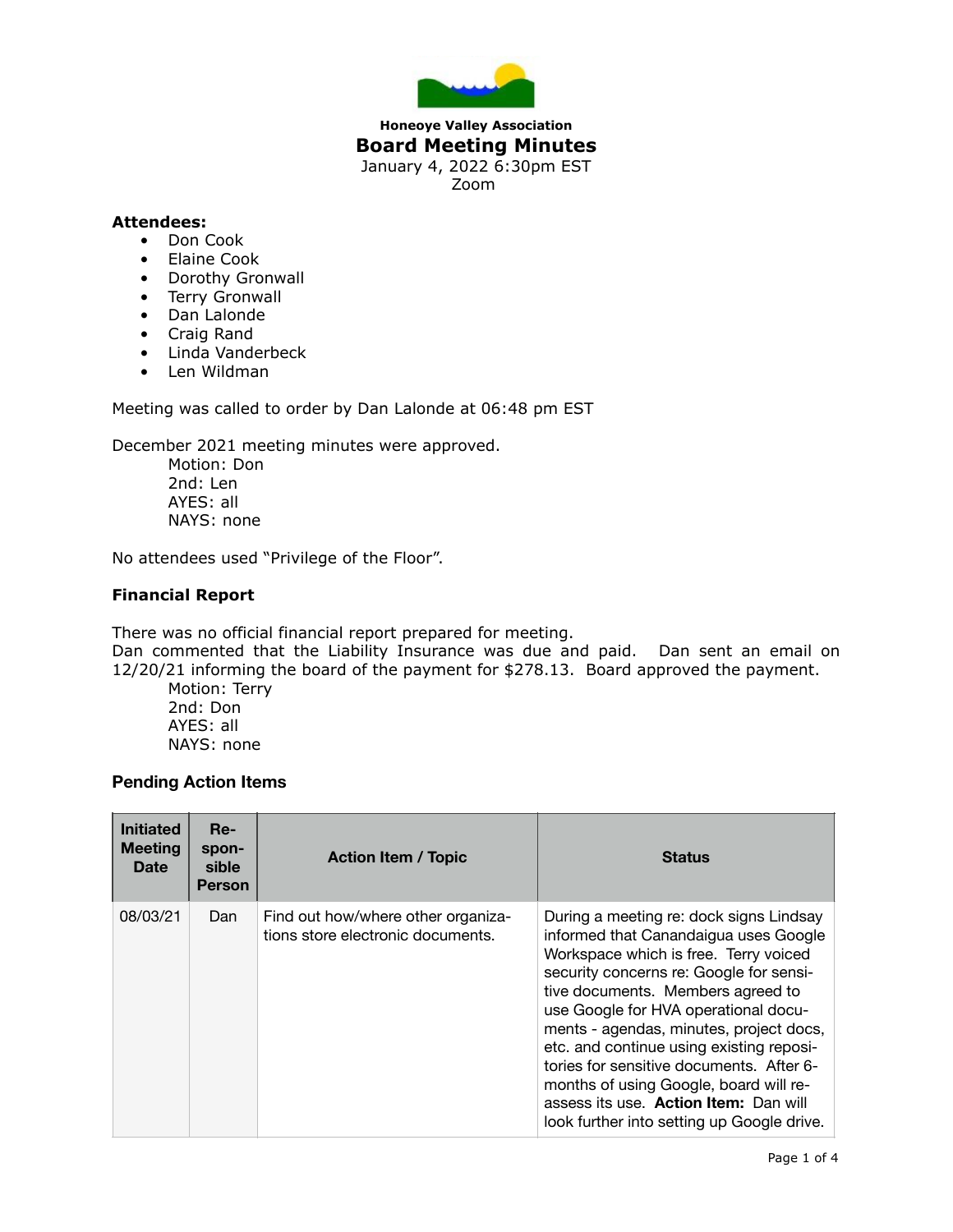

### **Honeoye Valley Association Board Meeting Minutes** January 4, 2022 6:30pm EST

Zoom

| <b>Initiated</b><br><b>Meeting</b><br>Date | Re-<br>spon-<br>sible<br><b>Person</b> | <b>Action Item / Topic</b>                                                                                                       | <b>Status</b>                                                                                                                                        |
|--------------------------------------------|----------------------------------------|----------------------------------------------------------------------------------------------------------------------------------|------------------------------------------------------------------------------------------------------------------------------------------------------|
| 09/07/21                                   | Linda                                  | Craft HVA communications to pro-<br>mote the Aeration Engineering Plan-<br>ning Project's public information<br>meeting.         | No schedule for meeting but likely in<br>Jan-Feb.                                                                                                    |
| 09/07/21                                   | Dan<br>Terry<br>Dorothy<br>Linda       | Develop community "thank-you" to<br>weed harvesting team.                                                                        | Certificates for team are made and will<br>be presented to Betsy on Wed. Action<br><b>Item:</b> Linda will craft an email to send to<br>HVA members. |
| 12/07/21                                   | Terry                                  | Send Dan paperwork to pay NYFOLA<br>dues.                                                                                        | Done.                                                                                                                                                |
| 12/07/21                                   | Dan                                    | Follow-up with Craig to present HVA<br>donation to Richmond Fire Depart-<br>ment.                                                | Done.                                                                                                                                                |
| 12/07/21                                   | Terry<br>Linda                         | Put together list of committee/projects<br>to solicit for volunteers that might be-<br>come potential HVA Board candi-<br>dates. | Update at February 2022 meeting.                                                                                                                     |

#### **Lake**

Aeration Project: The local committee requested a 3rd revision from Princeton Hydro that should be completed in about 2-weeks. In the interim, Terry and Betsy Landre will meet with the towns of Richmond and Canadice to assess the level of support the towns have for the project.

HLWTF: Work on newsletter is in progress with a tentative release date sometime in February.

Water Quality: There will be an article in the upcoming HLWTF newsletter that is an analysis of last 10-year's data. Clearly shows marked water quality improvements over the past 3 years during the first half of the season but no real change during the last half. Algae blooms during the last half are due to legacy phosphorus which hasn't changed.

### **Other Business**

Dock Signs: Dan updated on the dock signs project. It is ready to be implemented. An email was already sent to members and lapsed members informing them of the project. This week, project team will be sending an email with the instructions for ordering - project will be underway. Dan reviewed the project timeline and the line item costs of \$15.30 for each sign. One sign per member plus 25 contingency for lapsed member renewals would cost HVA \$1,912.50. Signs will be offered to non-members for \$17.00 each. Board agreed to spend up to \$2,000 on signs for members.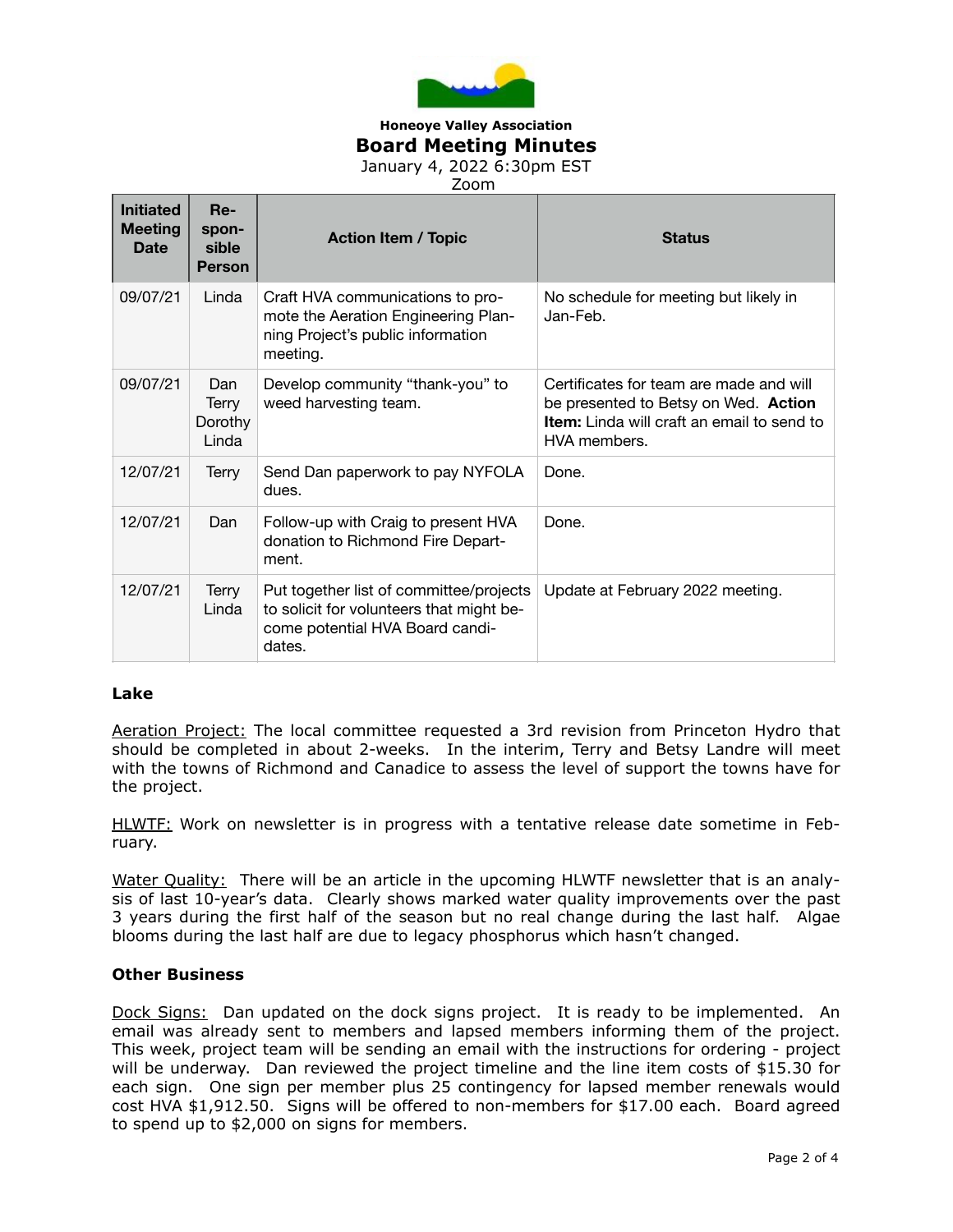

**Honeoye Valley Association Board Meeting Minutes** January 4, 2022 6:30pm EST Zoom

Motion: Terry 2nd: Elaine AYES: all NAYS: none

**Education:** There was discussion re: continued financial support of educational outreach in Honeoye Schools. Lindsay McMillan will touch base with educators to get an idea of interest and availability. Attendees agreed that HVA should continue to support these efforts and that education strongly aligns with the HVA mission. Terry stated that there are some monies remaining in the education grant we received. **Action Item:** Terry will check amount remaining and send to Dan.

Board Member Candidates: Terry is inviting Dawn Steiger to the February meeting. She is a neighbor and both Terry and Linda have worked with her for several years on the Secchi Disc program. She is also a talented amateur photographer and has won some of the HVA photo contests.

CSLAP Update: Don gave an update on CSLAP activities stating that NYSFOLA continues to negotiate with Division of Waters over the contract for NYSFOLA to operate CSLAP/water testing program carried out by Terry Gronwall.

| <b>Initiated</b><br><b>Meeting</b><br><b>Date</b> | Re-<br>spon-<br>sible<br><b>Person</b> | <b>Action Item / Topic</b>                                                                                                | <b>Status</b>                                            |
|---------------------------------------------------|----------------------------------------|---------------------------------------------------------------------------------------------------------------------------|----------------------------------------------------------|
| 09/07/21                                          | Linda                                  | Craft HVA communications to promote<br>the Aeration Engineering Planning<br>Project's public information meeting.         | No schedule for public meeting but<br>likely in Jan-Feb. |
| 09/07/21                                          | Linda                                  | Craft an email to send to HVA members<br>re: recognition of Weed Harvesting Team.                                         | Update at February 2022 meeting.                         |
| 12/07/21                                          | Terry<br>Linda                         | Put together list of committee/projects to<br>solicit for volunteers that might become<br>potential HVA Board candidates. | Update at February 2022 meeting.                         |
| 01/04/22                                          | Dan                                    | Investigate use of Google Workspace for<br>HVA operational documents - agendas,<br>minutes, project docs, etc.            | Update at February 2022 meeting.                         |
| 01/04/22                                          | Terry                                  | Check on amount remaining in education<br>grant and send to Dan.                                                          | Update at February 2022 meeting.                         |

# **New and Continuing Action Items**